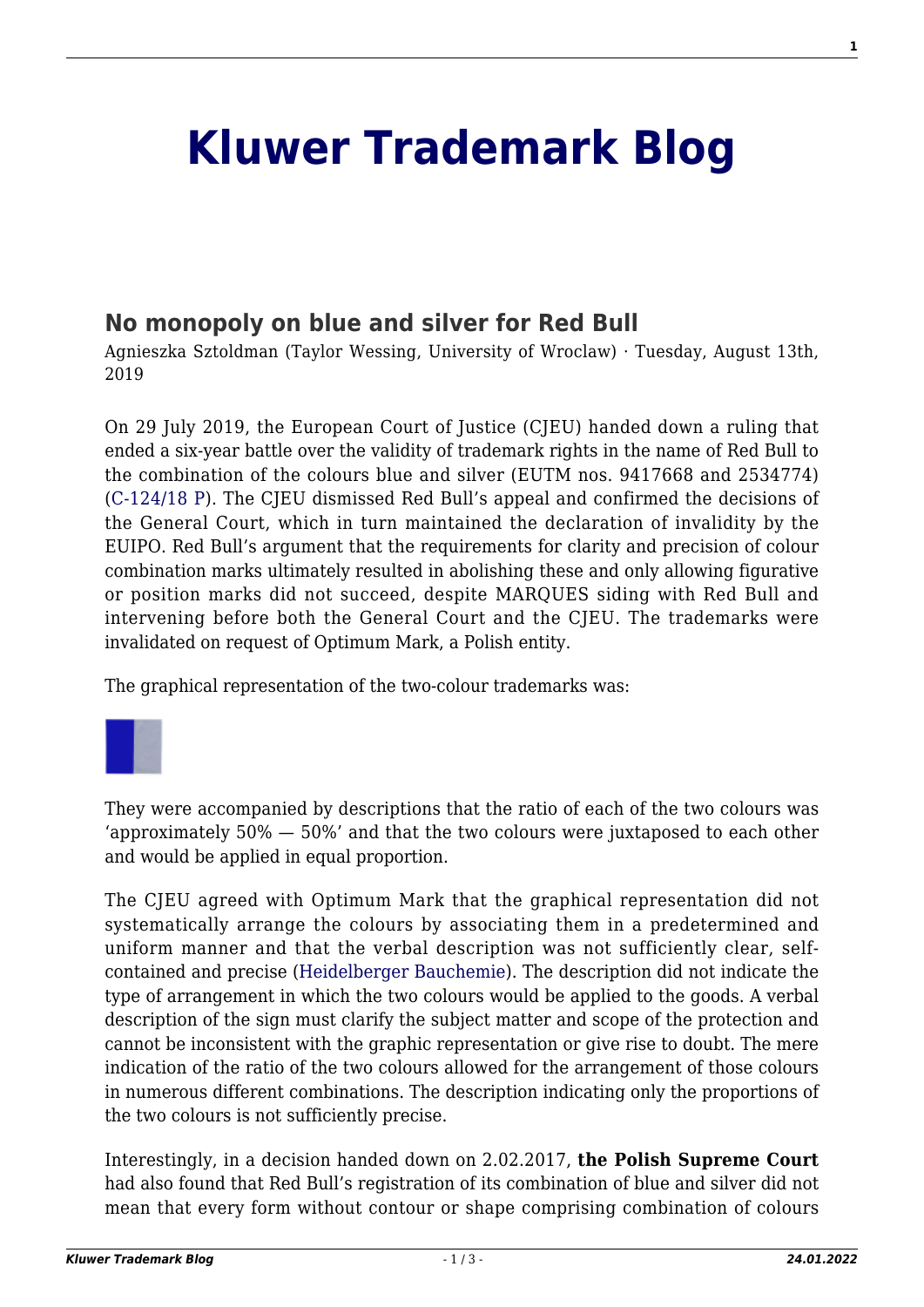could be protected by trademark rights [\(I CSK 778/15](http://www.sn.pl/sites/orzecznictwo/Orzeczenia3/I%20CSK%20778-15-1.pdf)).

Red Bull has had a bad run as the General Court also sustained the EUIPO Board of Appeal decision of [26.01.2017](https://euipo.europa.eu/eSearchCLW/#basic/*///number/2582%2F2015-1) to dismiss the figurative trademark registration application for a device of a parallelogram composed of 2 fields in different colours ([T-305/17\)](http://curia.europa.eu/juris/document/document.jsf?text=&docid=215893&pageIndex=0&doclang=EN&mode=lst&dir=&occ=first&part=1&cid=6596765).

## **Comment**

The judgment specifies the requirements for the registration of colour combination marks in the light of EU law. The CJEU confirmed that the graphical representation for colour combinations must be precise and sustained so that trademarks are defined in a predetermined and uniform manner. Colour combinations represented abstractly and without shape or contours need a sustained and stable description of the junction of colours.

The scope of protection under a colour combination trademark is not limited to mere reproduction but covers also imitation (like other types of trademarks). The challenge is to represent them in a precise way without turning them into figurative or position trademarks. The consumer should perceive and recall a particular combination, while making purchases. Also the competent authorities and economic operators should be aware of the scope of the protection. In line with the basic trademark function of a sign, an indication of the origin of the product or service designated must be immediate and certain. The exercise of this function requires that the two-colour trademarks can be easily and immediately memorized by the relevant public as a distinctive sign.

This ruling will shape the practice relating to colour combination marks in the EU. It appears that applications for such trademarks must be extremely precise. It would be interesting to see CJEU ruling on an issue: whether the same standard applies to single colour (per se) registration. While unfortunate for Red Bull and effectively blurring the lines to figurative and position marks, the practical impact of the judgment must not overrated, in that colour combination marks play less of a role in enforcement even than single colour marks. In any event all are hard to get given requirements of acquired distinctiveness.

## **Kluwer IP Law**

The **2021 Future Ready Lawyer survey** showed that 81% of the law firms expect to view technology as an important investment in their future ability to thrive. With Kluwer IP Law you can navigate the increasingly global practice of IP law with

*To make sure you do not miss out on regular updates from the Kluwer Trademark Blog, please subscribe [here](http://trademarkblog.kluweriplaw.com/newsletter/).*